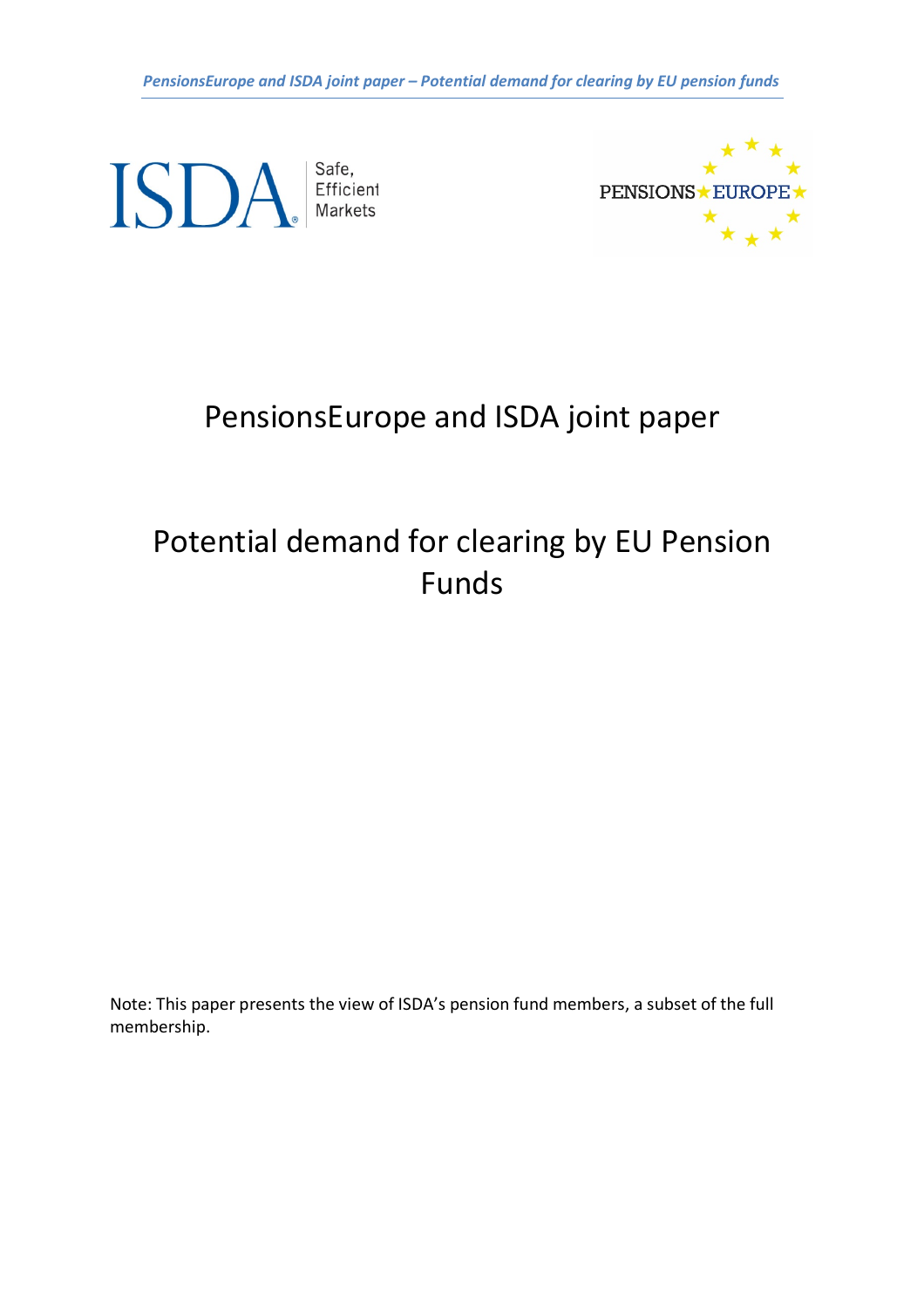# Executive summary

We support the G20 reforms that aim to strengthen the financial markets, including mandated central clearing for derivatives. Furthermore, we welcome the recent initiative of the Financial Stability Board (FSB) and other bodiesto analyse the incentives to clear derivatives, and to review the implementation of the G20 reforms to date<sup>1</sup>. We are pleased to have the opportunity to feed into this important work.

European pension funds are structurally different to pension funds in other jurisdictions, such as the US, and as such benefit from a temporary exemption from clearing within the European Market Infrastructure Regulation (EMIR). The requirement to post cash variation margin (VM), which has significant negative implications, is the key obstacle to clearing for European pension funds. This has been recognised by policymakers as the reason to provide these institutions with a temporary exemption from clearing in order to allow time to find a solution.

European pension funds support clearing and recognise that it is only a matter of time before they will need to clear in large scale, both because the exemption will expire and because liquidity is expected to shift to clearing due to strong incentives provided by the bank capital regime. European pension funds are keen, however, to find a robust solution to the cash VM issue that can be relied upon in stressed market conditions and we welcome the initiatives of the European Commission to encourage this through stakeholder dialogues.

This paper aims to illustrate important but second-order issues that are likely to emerge as European pension funds start to clear derivatives in large volumes once the cash VM issue is resolved. In particular, we broadly estimate that once European pension funds start to clear, the initial margin (IM) held by central counterparties (CCPs) could increase to c.EUR85bn over a number of years (or a full range of c.EUR58 to c.EUR111bn depending on varying assumptions). This is a significant increase: globally, CCPs currently hold c.EUR130bn of IM for interest rate swaps, of which only c.EUR77bn correspond to client-cleared trades.

We are concerned that the market capacity for client clearing service providers (CCSPs) will not meet this demand, leading to significant structural weakness in the clearing system.

We provide some potential policy recommendations to address these issues below.

# Policy recommendations

- 1. Bank capital rules should be eased to make clearing more economic for CCSPs, encouraging new CCSPs to enter the market, thereby increasing competition and capacity.
- 2. Policymakers should provide support to encourage the development of hybrid and full directaccess clearing models for high credit quality clients. This should also release some CCSP capacity.
- 3. For entities or products that are not mandated to clear, bank capital rules should be eased to ensure the non-cleared markets remain workable and clearing policy objectives are not undermined.
- 4. Bank capital rules, including leverage ratio rules, should be amended to offer more proportionate treatment of repo and reverse repo ("repo") transactions to increase liquidity

 <sup>1</sup> For more information, please see http://www.fsb.org/2018/08/incentives-to-centrally-clear-over-thecounter-otc-derivatives/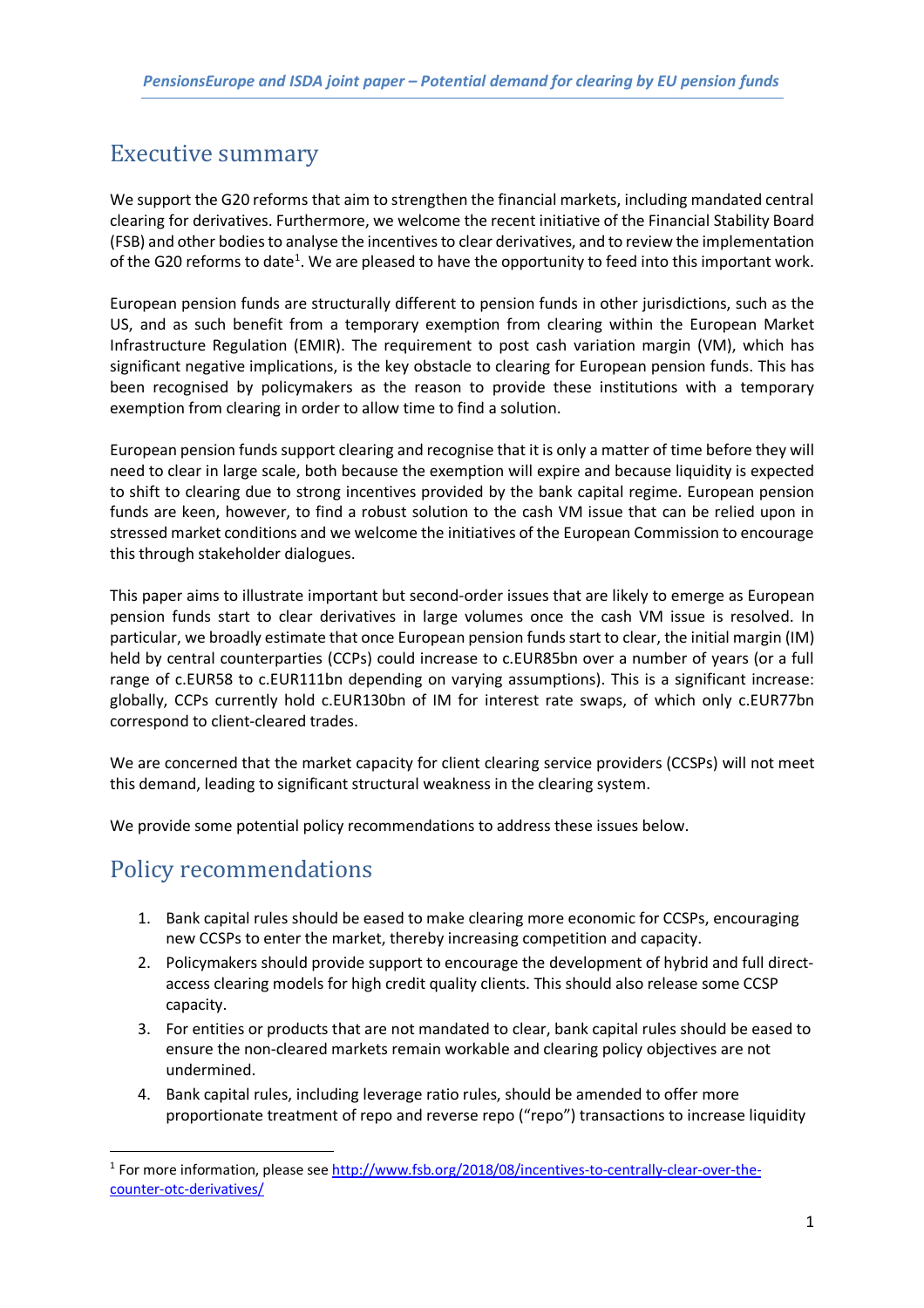within these markets. This will aid any collateral transformation solutions developed by the European Commission's stakeholder discussions on the cash VM issue.

## Background

#### **Over-the-counter (OTC) derivatives are vital to manage European pension funds' solvency risks**

Pension funds are asset-rich and typically considered to be of high credit quality. Structural differences mean that unlike US pension funds, European pension funds use OTC derivatives as an integral part of their investment approach to manage their financial solvency risk<sup>2</sup>. The use of OTC derivatives is often encouraged by regulations requiring pension funds to manage risks prudently and reduces the burden on pension funds' corporate (or other) sponsors.

The derivatives portfolios of European pension funds are typically large, long-dated and onedirectional to offset risk relating to their liability profiles – these characteristics magnify the implications of OTC derivatives regulations for pension funds.

#### **European pension funds expect to clear in the near future**

We expect that market forces, driven by bank capital rules, are likely to increasingly shift liquidity to cleared trades and make the non-cleared market unworkable over time. If this trend continues, it is inevitable that pension funds will need to clear regardless of whether they are mandated to clear or not.

As the FSB Derivatives Assessment Team (DAT) study<sup>3</sup> indicates, the share of cleared transactions has increased significantly since the financial crisis. This trend is being driven in part by bank capital rules, including by expected changes to the rules. In the EU, lawmakers are still finalising the review of the Capital Requirements Directive and Capital Requirements Regulation, but it is clear the outcome will disincentivise non-cleared trades in a number of ways, including through the leverage ratio and standardised approach for counterparty credit risk.

In recognition of these regulatory and market developments, European pension funds have invested heavily in becoming operationally ready to clear and are working with policymakers and the industry on a solution for the cash VM issue which still remains the key obstacle to clearing for European pension funds (see below). European pension funds are keen to use the period of the temporary exemption constructively to find a robust solution for this issue that is reliable even in stressed market conditions. They are seeking to do so before they start clearing in large volumes, which is inevitable if liquidity shifts to clearing as expected.

#### **Cash VM requirements remain the primary concern for European pension funds**

CCPs' operational models only permit VM to be posted in cash, while non-cleared derivatives transactions with banks traditionally allow pension funds to post high-quality government bonds, with appropriate haircuts, as VM.

Pension funds are asset-rich and often do not have an allocation to cash, but they do typically have a large allocation to high-quality government bonds, usually matching the currency of their liabilities.

<sup>&</sup>lt;sup>2</sup> European pension funds typically have longer duration of liabilities than US pension funds; liabilities valuation basis is typically based on government bonds or swap rather than AA corporate bonds as for US pension funds; and European corporate bond market is less deep when compared to the US. All of these factors lead to European pension funds using swaps as a key instrument for managing financial solvency risk as opposed to corporate bonds in the US.

<sup>&</sup>lt;sup>3</sup> For more information, please see http://www.fsb.org/2018/08/fsb-and-standard-setting-bodies-consult-oneffects-of-reforms-on-incentives-to-centrally-clear-over-the-counter-derivatives/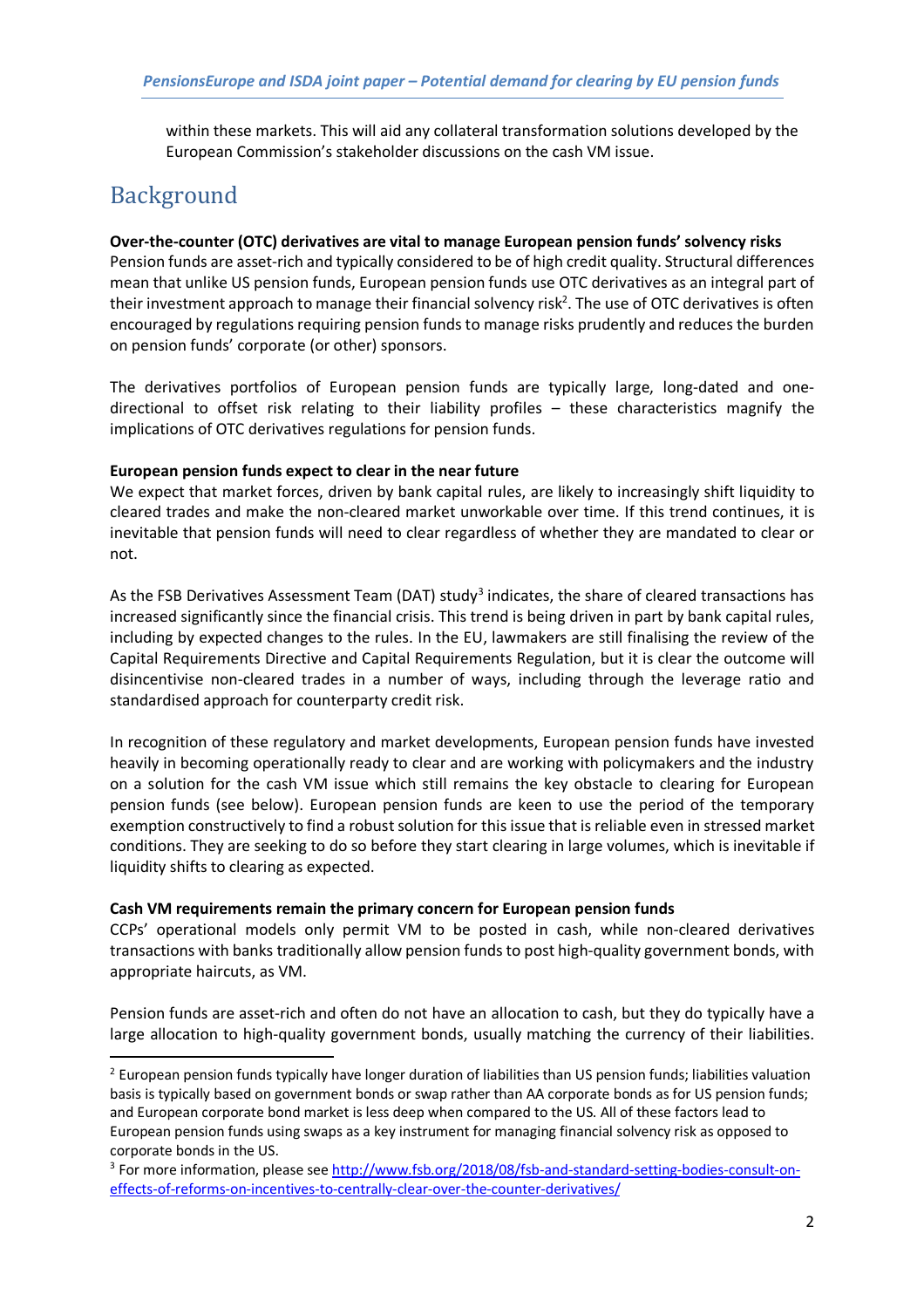Pension funds therefore wish to carry on using high-quality government bonds that already form part of their investment portfolio for VM posting (either directly or via collateral transformation solutions).

Holding a large cash buffer can undermine efforts to manage risk prudently. It would increase the financial solvency risk of pension funds as cash is not a good matching asset for pension funds' liabilities, and would reduce return potential and the expected income for retirees. It must also be noted that holding a large cash buffer exposes pension funds to non-sovereign credit risk as cash must be invested in bank deposits or other financial instruments.

An independent report published by Europe Economics and Bourse Consult in 2014 for the European Commission estimated that if European pension funds were required to post VM in cash, the total cash collateral needed by them to support a 100bp (1%) move in rates would amount to  $\epsilon$ 205 billion to €255 billion, increasing to €420 billion in more stressed scenarios. It further estimates that this would cost European pensioners between  $E$ 2.3 billion and  $E$ 4.7 billion annually<sup>4</sup>.

For these reasons, policymakers provided a transitional provision within EMIR, giving European pension funds a temporary exemption from the requirement to centrally clear derivatives and to provide time to find an alternative solution for the issue of posting cash VM. In the meantime, European pension funds can carry on using the non-cleared markets while posting high quality government bonds as VM.

The European Commission has set up a stakeholder group which brings together pension funds, CCPs, banks and central banks in order to work on a solution for the cash VM issue. This could involve, for example, repo market solutions to transform high-quality government bonds into cash. However, for a solution to be robust and reliable in stressed market conditions, there must be assurance of a liquidity provider to transform high-quality government bonds into cash, at a cost. We believe this role can only be played by central banks.

As a policy request we believe that more proportionate treatment of repos within bank capital rules, including leverage ratio rules, to increase liquidity within the repo markets would be sensible. While this does not negate the potential need for central banks to provide the certainty of a cash provider in stressed market conditions, it should reduce that burden on them.

Given the potentially large opportunity costs and negative impact to financial solvency risk, the cash VM issue remains the primary concern related to clearing for pension funds in Europe. We strongly support the work of the stakeholder group set up by the European Commission and believe the temporary exemption should be maintained until a robust solution, that can be relied upon in stressed market conditions, is developed by stakeholders.

# Recalibration of policy to meet demand for clearing once European pension funds adopt clearing in wide scale

This paper aims to illustrate the broad order of magnitude of the potential demand for clearing once European pension funds start clearing in large volumes after the cash VM issue is resolved<sup>5</sup>.

 <sup>4</sup> Baseline report on solutions for the posting of non-cash collateral to central counterparties by pension scheme arrangements: a report for the European Commission prepared by Europe Economics and Bourse Consult. Please see: https://ec.europa.eu/info/system/files/emir-art-85-baseline-report-25072014\_en.pdf  $<sup>5</sup>$  It is not the intention to provide an exact prediction of the IM increase, but instead to arrive at a figure that</sup> demonstrates the order of magnitude of the required capacity increase.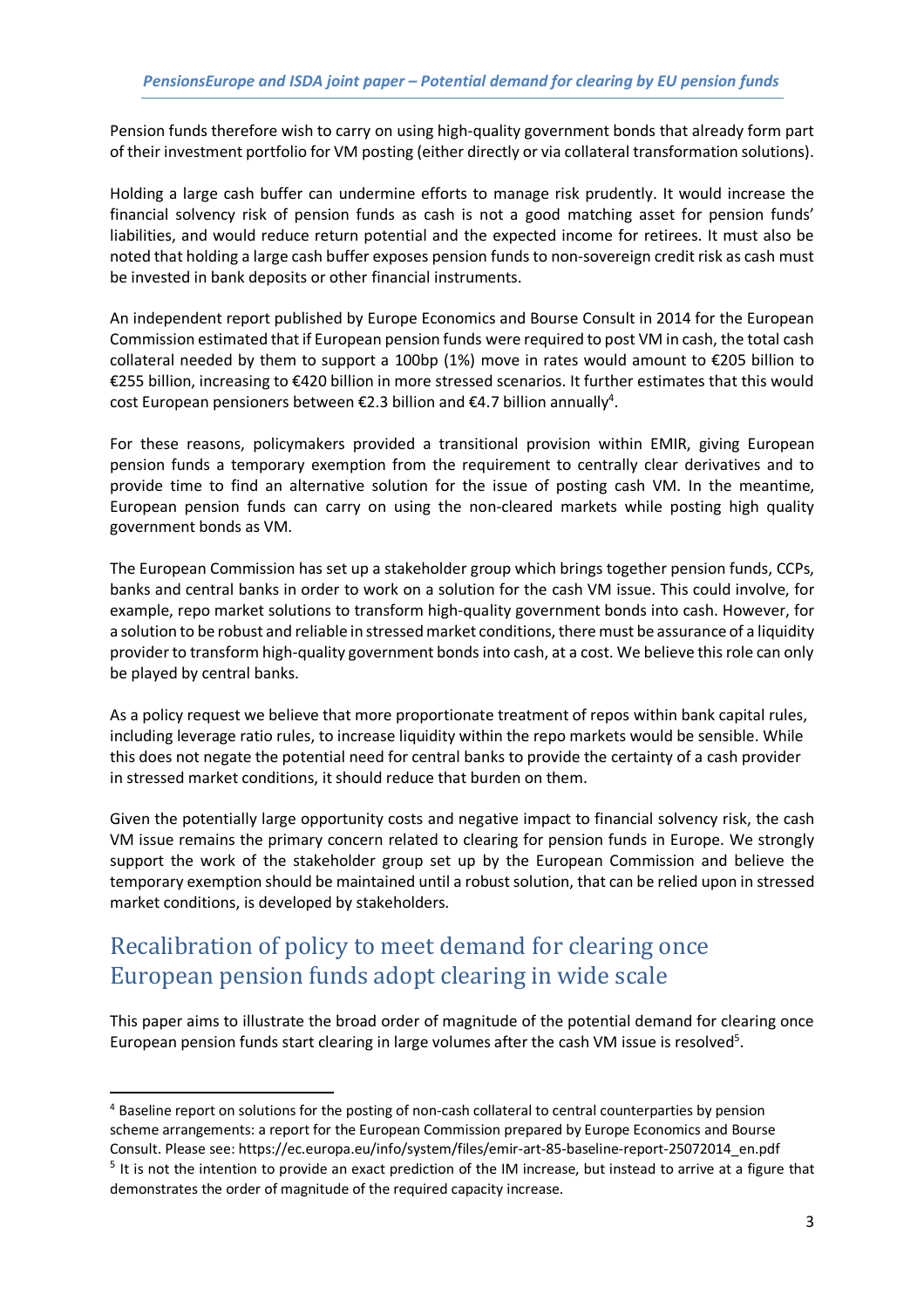Based on broad assumptions we estimate that IM of c.EUR85bn would be posted over a number of years (or a full range of EUR58bn to EUR111bn depending on varying assumptions). This is based on estimated volumes from Netherlands, Denmark and the UK.

This is significant when compared with c.EUR77bn of client IM, or c.EUR130bn of total IM (house and client positions) held by the three major CCPs for interest rate swaps. This illustrates the magnitude of the potential CCSP demand that lies ahead when pension funds start clearing in large volumes. The c.EUR85bn estimate is greater than the amount of client IM held by the CCPs, which is an indicator of current CCSP capacity that is being used for interest rate swaps clearing.

We believe this raises some structural questions and concerns:

- Is there enough capacity within CCSPs to support this and to ensure spare capacity exists for porting to work when required?
- Given the long-dated nature of these swaps, typically averaging 20 years, it is important that CCSP capacity is reliable for a long period of time to ensure pension funds do not lose their protection.

We are concerned that current CCSP capacity is very far from being able to meet this demand. If the policy intention is to strongly incentivise clearing, as is the case with recent and ongoing reforms of bank capital rules, then it should also follow that bank capital rules are modified to strongly incentivise banks to provide CCSP offerings to make this possible.

However, we question whether this much extra capacity can be produced from easing bank capital rules alone for CCSPs. We request that policymakers encourage the development of direct-access clearing models for high credit quality clients such as pension funds.

Finally, we also request that policymakers ease the general demand for clearing by ensuring that trades not required to clear are not overly penalised within the bank capital rules. This would include derivatives that are not mandated to clear as well as trades with any entity benefitting from an exemption.

It must also be noted that while pension funds are large holders of high-quality government bonds, meaning meeting IM requirements should not be challenging in the same manner as for cash VM requirements, the opportunity cost of encumbering this collateral in clearing – instead of it being used to finance investments – would likely have a negative impact on the real economy.

We believe policymakers could undertake the aforementioned policy recommendations to address these challenges.

### Assessment of IM need for the UK, Netherlands and Denmark

#### **Why assess the IM needs for specifically the UK, Netherlands and Denmark?**

Following the lapsing of the clearing exemption, pension funds in the EU and EEA will need to start clearing. The European funded occupational pensions landscape is very heterogeneous in terms of size, types of vehicles and the nature of the pension promise. Some countries mainly rely on the pay-asyou-go first pillar to provide for adequate pensions and again others rely on third pillar private pensions. This means that only in a number of countries, (quasi-)mandatory occupational pensions play a very big role ensuring decent replacement rates. In the EU, second-pillar assets as a share of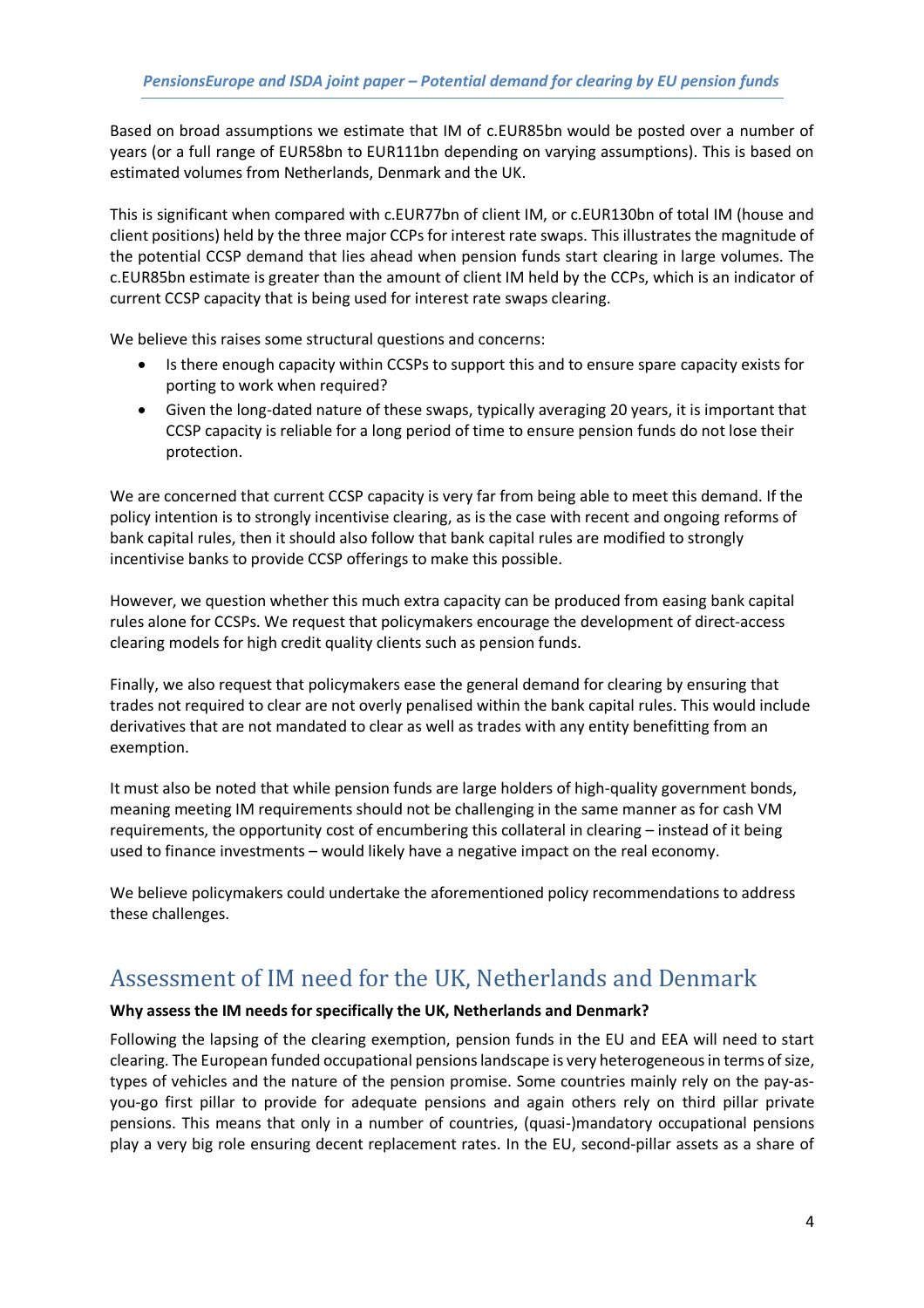GDP are the highest in the UK (95%), the Netherlands (180%) and Denmark (209%)<sup>6</sup>. These countries represent a significant share of pension fund assets in the EU and are therefore a good starting point to understand the challenges ahead.

|                                                        | <b>UK</b> |        | <b>NL</b> |        | <b>Denmark</b> |        | <b>TOTAL</b> |
|--------------------------------------------------------|-----------|--------|-----------|--------|----------------|--------|--------------|
|                                                        | Current   | Future | Current   | Future | Current        | Future |              |
| Total liabilities (EUR bn) <sup>7</sup>                | 2,380     | 2,380  | 1,230     | 1,230  | 510            | 840    |              |
| Percentage of liabilities hedged <sup>8</sup>          | 55%       | 70%    | 40%       | 50%    | 60%            | 40%    |              |
| Percentage use of swaps <sup>9</sup>                   | 15%10     | 50%    | 63%       | 63%    | 50%            | 50%    |              |
| <b>Swaps notional (EUR bn)</b>                         | 197       | 835    | 308       | 385    | 153            | 168    |              |
| IM (as a % of swap notional) $^{11}$                   | 8%        | 8%     | 8%        | 8%     | 8%             | 8%     |              |
| IM (EUR bn)                                            | 15.7      | 66.7   | 24.6      | 30.8   | 12.2           | 13.4   |              |
| Average duration $(yrs)^{12}$                          | 20        | 20     | 21        | 21     | 20             | 20     |              |
| PV01 (EUR bn)                                          | 0.4       | 1.7    | 0.65      | 0.8    | 0.3            | 0.3    |              |
|                                                        |           |        |           |        |                |        |              |
| IM if new swaps cleared (EUR bn)                       |           | 51     |           | 6.2    |                | 1.2    | 58.4         |
|                                                        |           |        |           |        |                |        |              |
| IM backbook (EUR bn)                                   |           |        |           |        |                |        |              |
| if 0% of backbook cleared                              |           | 0      |           | 0      |                | 0      | 0            |
| if 50% of backbook cleared                             |           | 7.9    |           | 12.3   |                | 6.1    | 26.3         |
| if 100% of backbook cleared                            |           | 15.7   |           | 24.6   |                | 12.2   | 52.6         |
|                                                        |           |        |           |        |                |        |              |
| <b>Total IM:</b>                                       |           |        |           |        |                |        |              |
| new and backbook (EUR bn)                              |           |        |           |        |                |        |              |
| if 0% of backbook cleared                              |           |        |           |        |                |        | 58.4         |
| if 50% of backbook cleared<br>$\overline{\phantom{0}}$ |           |        |           |        |                |        | 84.7         |
| if 100% of backbook cleared                            |           |        |           |        |                |        | 111          |

### **Table 1: Potential cleared future IM estimates for UK, Dutch and Danish pension funds**

#### **Methodology**

The estimate is based on available data and estimates provided by industry experts from the pension fund sector. The purpose of this exercise is to estimate broadly the magnitude of the challenge the market may face. We acknowledge that the exact number depends significantly on the assumptions made and that there is room to discuss their accuracy. Nevertheless, the estimate provides a methodology for assessing the IM increase and even under more conservative assumptions the number remains significant.

 <sup>6</sup> Pensions at a Glance 2017: OECD and G20 I

<sup>&</sup>lt;sup>7</sup> For the UK: The Age of Peak LDI by Hymans Robertson and Nomura April 2018, FX rate of GBP to EUR of 1.11 assumed. For the Netherlands: Dutch Central Bank. For Denmark: Insurance & Pension Denmark (IPD), Annual report 2017 ATP, Danish FSA, Industry assumption.

<sup>8</sup> For the UK: The Age of Peak LDI by Hymans Robertson and Nomura April 2018. Netherlands and Denmark: industry estimates.

<sup>&</sup>lt;sup>9</sup> Industry estimates.

<sup>&</sup>lt;sup>10</sup> Current use of swaps in the UK is unusually low due to gilt versus swap yields. The use of swaps is likely to increase as this reverts over time to historical norms.

<sup>&</sup>lt;sup>11</sup> Industry estimates.

<sup>&</sup>lt;sup>12</sup> Industry estimates.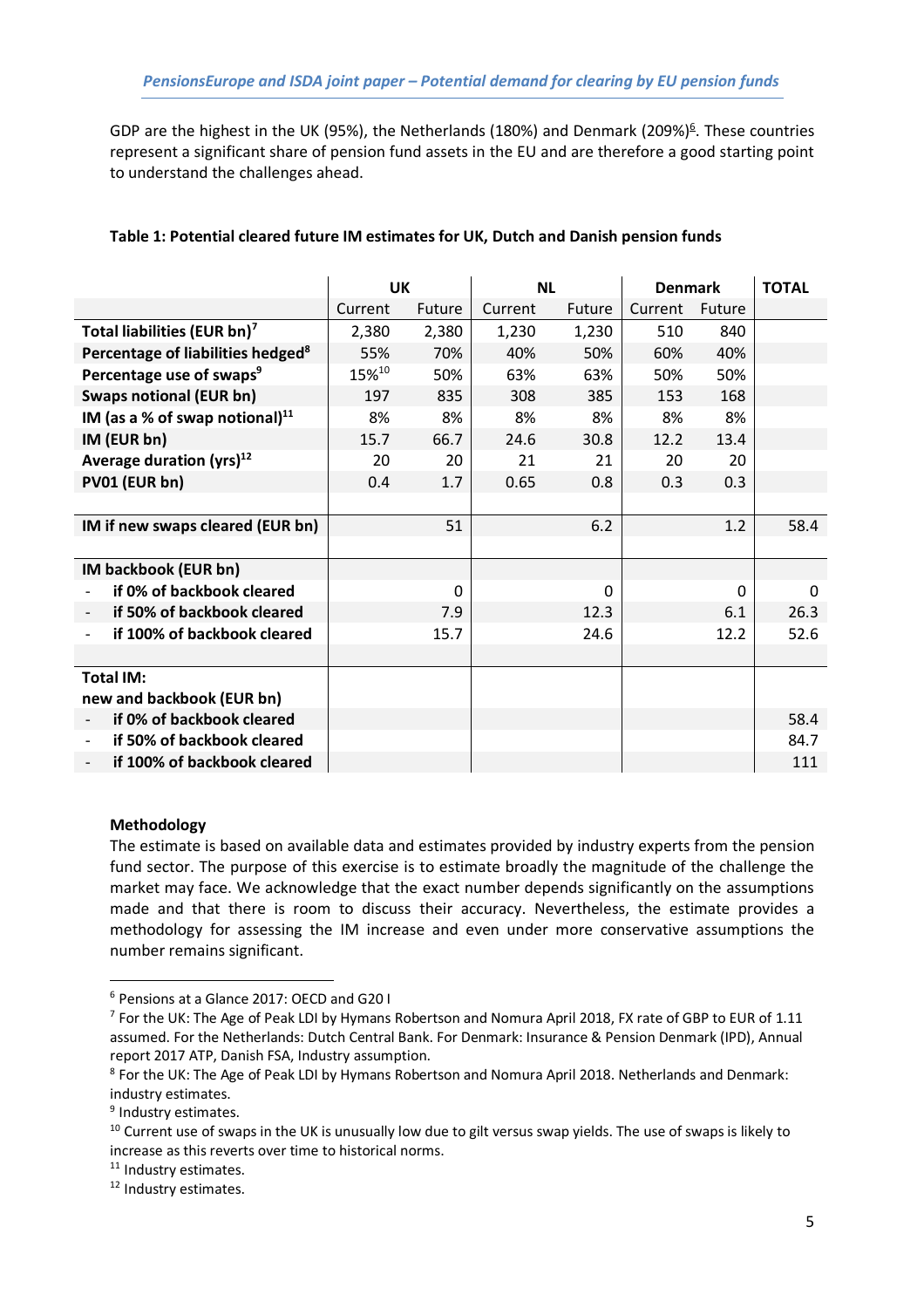Future numbers are based on an industry assumption of increased hedging over a period of approximately 10 years which is assumed to be cleared. Further, we assume a base case of 50% of existing uncleared positions (i.e. "back-book") being cleared but also provide the full range if 0%, or 100%, of back-book is cleared.

The analysis focuses only on Netherlands, Denmark and UK pension funds and does not take into account any further demand from other European countries. Broadening it to include other countries could increase the estimates from above.

The estimate also assumes that all pension funds will be required to clear once the EMIR exemption runs out and does not take into account the small financial counterparty exemption that is currently under discussion within the EMIR Review. However, for Denmark and the Netherlands this threshold is of minor importance given the concentrated pension fund landscape. More generally, there is a trend of consolidation and concentration of funds<sup>13</sup>. For the UK, the small financial counterparty exemption is more relevant but if liquidity shifts to clearing and the non-cleared markets become increasingly unworkable as a result of the strong incentives provided by bank capital rules, these entities are likely to voluntarily choose to clear anyway once the cash VM issue is resolved.

### **Table 2: IM for interest rate swaps at the major CCPs (EUR bn)14**

|               | LCH Ltd | Eurex | CME  | All CCPs |
|---------------|---------|-------|------|----------|
| <b>House</b>  | 47.8    | 1.5   | 4.5  | 53.8     |
| <b>Client</b> | 60.8    | 1.3   | 14.7 | 76.9     |
| Total         | 108.7   | 2.8   | 19.3 | 130.7    |

The above shows the total amount of IM that is held at the major CCPs for interest rate swaps. Interest swaps IM was chosen for the analysis because the largest use of swaps by European pension funds relate to interest rate and inflation swaps to manage their interest rate and inflation liability risks. Typically interest rate and inflation swaps are treated as being within the interest rate swap default fund at CCPs.

 $13$  See: "2017 Market development report on occupational pensions and cross border IORPs", EIOPA.  $14$  CPMI IOSCO disclosure for Q1 2018 for LCH Ltd, Eurex and CME.

FX rates assumed: GBP to EUR of 1.11; USD to EUR of 0.86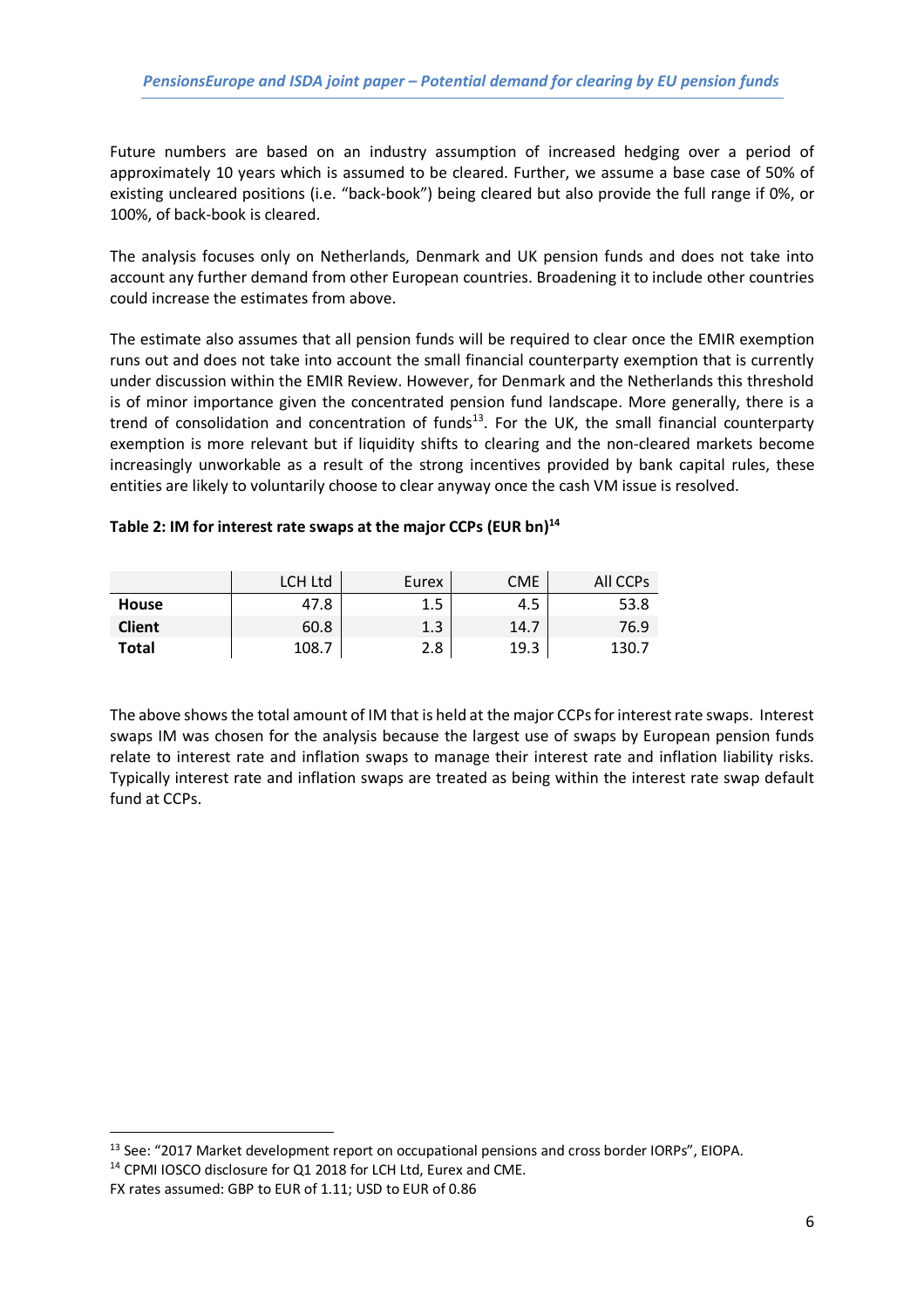#### **About PensionsEurope**

**PensionsEurope** represents national associations of pension funds and similar institutions for workplace and other funded pensions. Some members operate purely individual pension schemes. PensionsEurope has **23 member associations** in 18 EU Member States and 3 other European countries15.

PensionsEurope member organisations cover different types of workplace pensions for over **110 million people.** Through its Member Associations PensionsEurope represents more than **€ 4 trillion of assets** managed for future pension payments. In addition, many members of PensionsEurope also cover personal pensions, which are connected with an employment relation.

PensionsEurope also has **30 Corporate and Supporter Members** which are various service providers and stakeholders that work with IORPs.

PensionsEurope has established a **Central & Eastern European Countries Forum (CEEC Forum)** to discuss issues common to pension systems in that region.

PensionsEurope has established a **Multinational Advisory Group (MAG)** which delivers advice on pension issues to PensionsEurope. It provides a collective voice and information sharing for the expertise and opinions of multinationals.

#### **What PensionsEurope stands for**

- A regulatory environment encouraging workplace pension membership;
- Ensure that more and more Europeans can benefit from an adequate income in retirement;
- Policies which will enable sufficient contributions and good returns;

### **Our members offer**

- Economies of scale in governance, administration and asset management;
- Risk pooling and often intergenerational risk-sharing;
- Often "not-for-profit" and some/all of the costs are borne by the employer;
- Members of workplace pension schemes often benefit from a contribution paid by the employer;
- Wide-scale coverage due to mandatory participation, sector-wide participation based on collective agreements and soft-compulsion elements such as auto-enrolment;
- Good governance and alignment of interest due to participation of the main stakeholders.

### *Contact:*

*PensionsEurope Koningsstraat 97, rue Royale – 1000 Brussels, Belgium info@pensionseurope.eu Tel: +32 (0)2 289 14 14 – Fax: +32 (0) 289 14 15*

 <sup>15</sup> EU Member States: Austria, Belgium, Bulgaria, Croatia, Estonia, Finland, France, Germany, Hungary, Ireland, Italy, Luxembourg, Netherlands, Portugal, Romania, Spain, Sweden, UK. Non-EU Member States: Iceland, Norway, Switzerland.